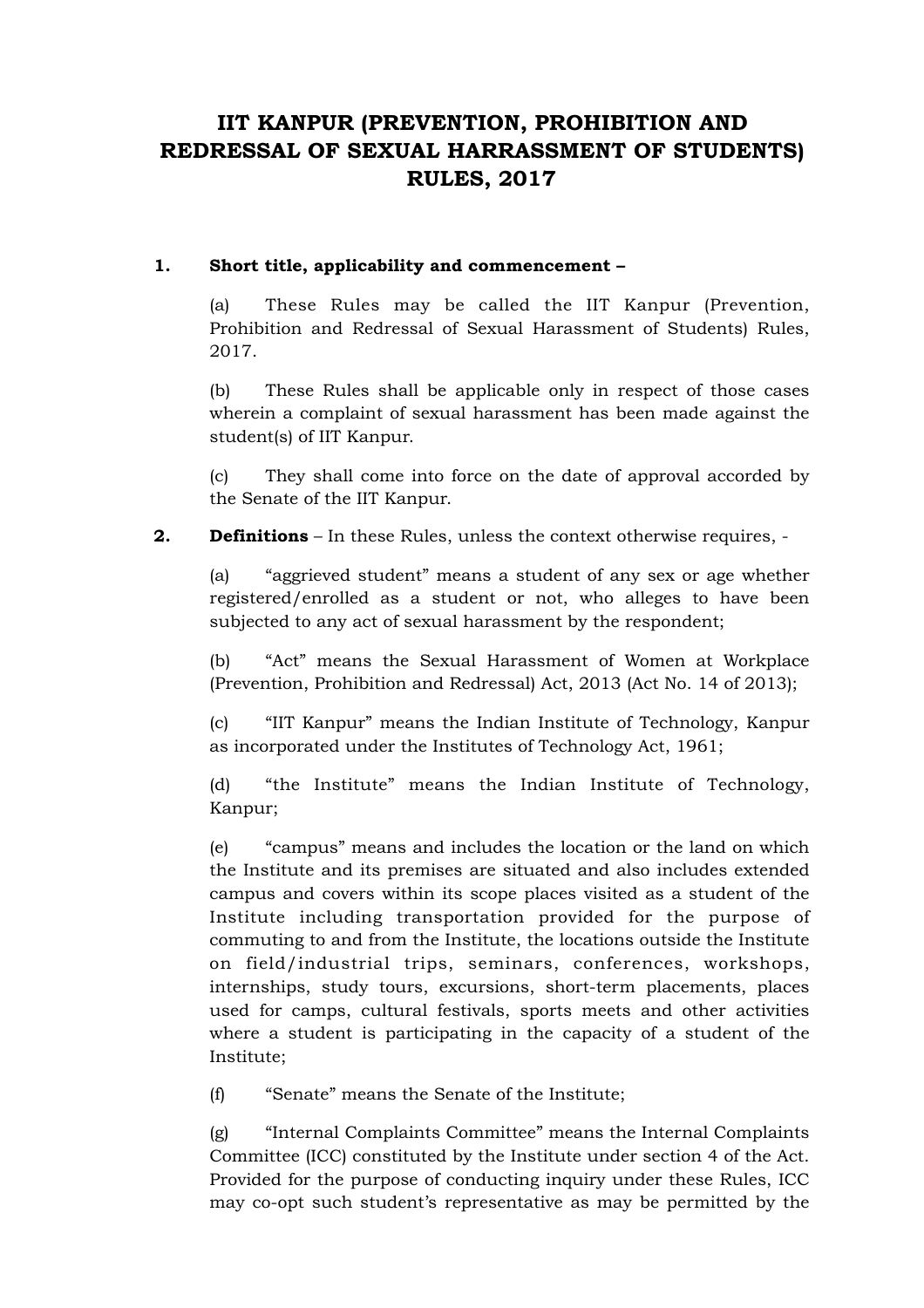Director. However, the co-opted members shall not participate in the decision making, nor shall they be counted in quorum.

(h) "sexual harassment" means-

(a) an unwanted conduct with sexual undertones or which is persistent and which demeans, humiliates or creates a hostile and intimidating environment or is calculated to induce submission by actual or threatened adverse consequences and includes any one or more or all of the following unwelcome acts or behaviour (whether directly or by implication), namely;-

- (i) any unwelcome physical, verbal or non-verbal conduct of sexual nature;
- (ii) demand or request for sexual favours;
- (iii) making sexually coloured remarks;
- (iv) physical contact and advances; or
- (v) showing pornography

(b) The following circumstances, among other circumstances, in relation to or connected with any act or behaviour of sexual harassment may amount to sexual harassment :-

> (i) implied or explicit promise of preferential treatment as quid pro quo for sexual favours;

> (ii) implied or explicit threat of detrimental treatment in the conduct of work;

> (iii) implied or explicit threat about the present or future status of the person concerned;

> (iv) creating an intimidating offensive or hostile learning environment;

> (v) humiliating treatment likely to affect the health, safety or physical integrity of the person concerned;

(i) "student" means a person duly admitted and pursuing or has completed a programme of study either through regular mode or any other mode, including a non-degree or short-term programme in the Institute;

Provided that a student who is in the process of taking admission in the Institute, although not yet admitted, shall be treated, for the purposes of these Rules, as a student of the Institute;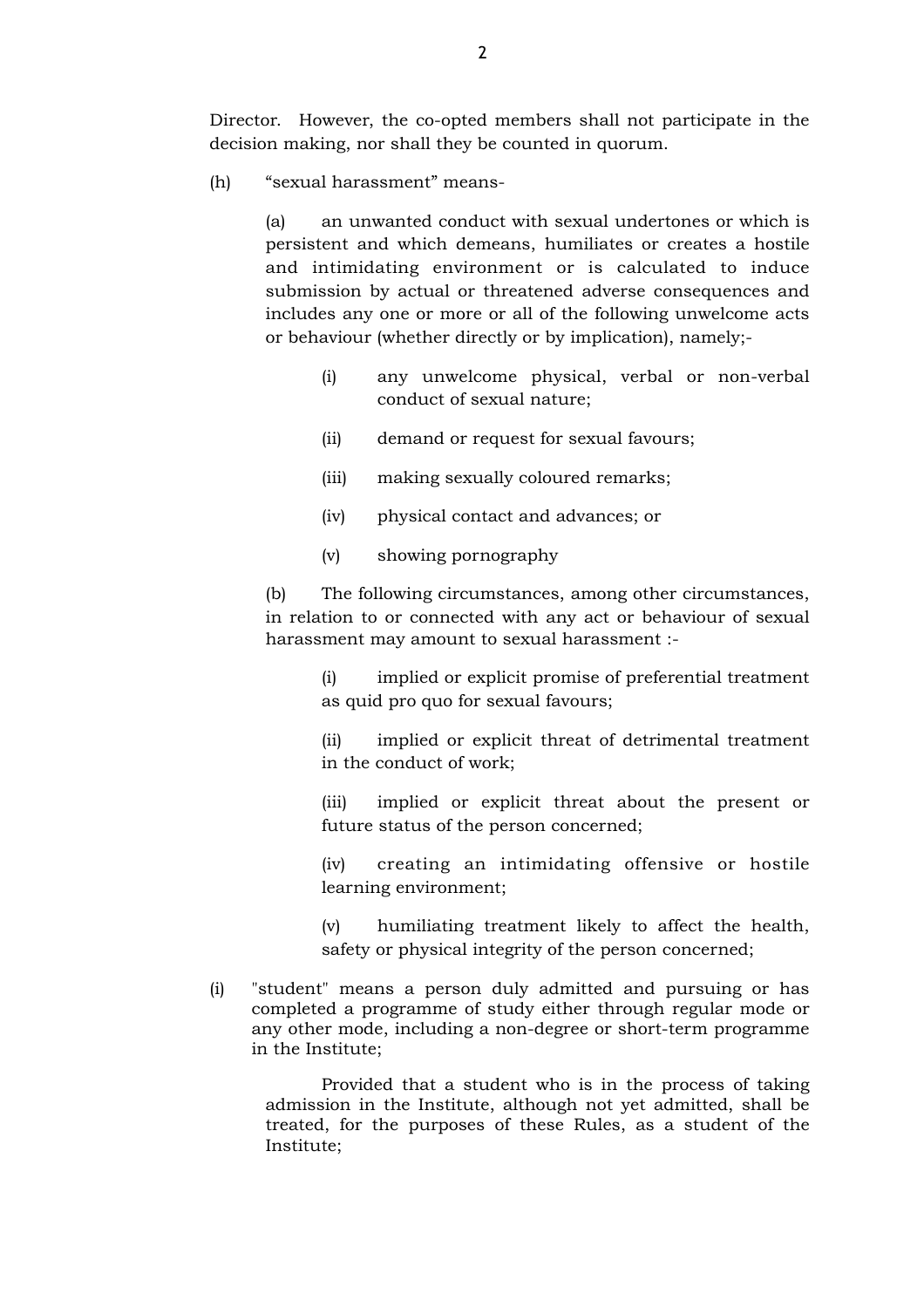Provided further that a student, who is a participant in any of the activities in the campus, shall be treated, for the purposes of these Rules, as a student of the Institute

(j) "workplace" means the campus of the Institute.

**3. Complaint of sexual harassment** -An aggrieved student is required to submit a written complaint to the ICC within three months from the date of the incident and in case of a series of incidents within a period of three months from the date of the last incident. The complaint should contain the details of the nature of harassment, date and time of the incident, and the name of the person against whom the complaint is being lodged. It should also have a list of witnesses and other evidence, documentary or otherwise.

Provided that where such complaint cannot be made in writing, the Presiding Officer or any Member of the Internal Committee shall render all reasonable assistance to the person for making the complaint in writing:

Provided further that the ICC may, for the reasons to be accorded in the writing, extend the time limit not exceeding three months, if it is satisfied that the circumstances were such which prevented the student from filing a complaint within the said period.

Friends, relatives, colleagues, co-students, student's counsellors, or any other associate of the victim may file the complaint in situations where the aggrieved person is unable to make a complaint on account of physical or mental incapacity or death.

The ICC may take suo-motu cognisance of matters/complaints/grievances related to students involving sexual harassment and initiate appropriate action.

**4. The process for making complaint and conducting Inquiry -** The ICC shall comply with the procedure prescribed in these Rules and the Act, for making a complaint and inquiring into the complaint in a time bound manner. The Institute shall provide all necessary facilities to the ICC to conduct the inquiry expeditiously and with required privacy.

**5. Conciliation** - The aggrieved student may seek conciliation in order to settle the matter. No monetary settlement should be made as a basis of conciliation. ICC shall also ensure that the conciliation is not being sought by the complainant under duress. Once it is sought by the aggrieved student, the ICC shall facilitate a conciliation process. Wherever possible, the resolution of the conflict to the full satisfaction of the aggrieved party, would be preferred to purely punitive intervention. Where a settlement is arrived at, copies of the settlement shall be provided to the aggrieved student and the respondent and no further inquiry shall be conducted by the ICC.

## **6. Process of conducting Inquiry-**

(a) The ICC shall, upon receipt of the complaint, send one copy of the complaint to the respondent within a period of seven days of such receipt.

(b) Upon receipt of the copy of the complaint, the respondent shall file his or her reply to the complaint along with the list of documents,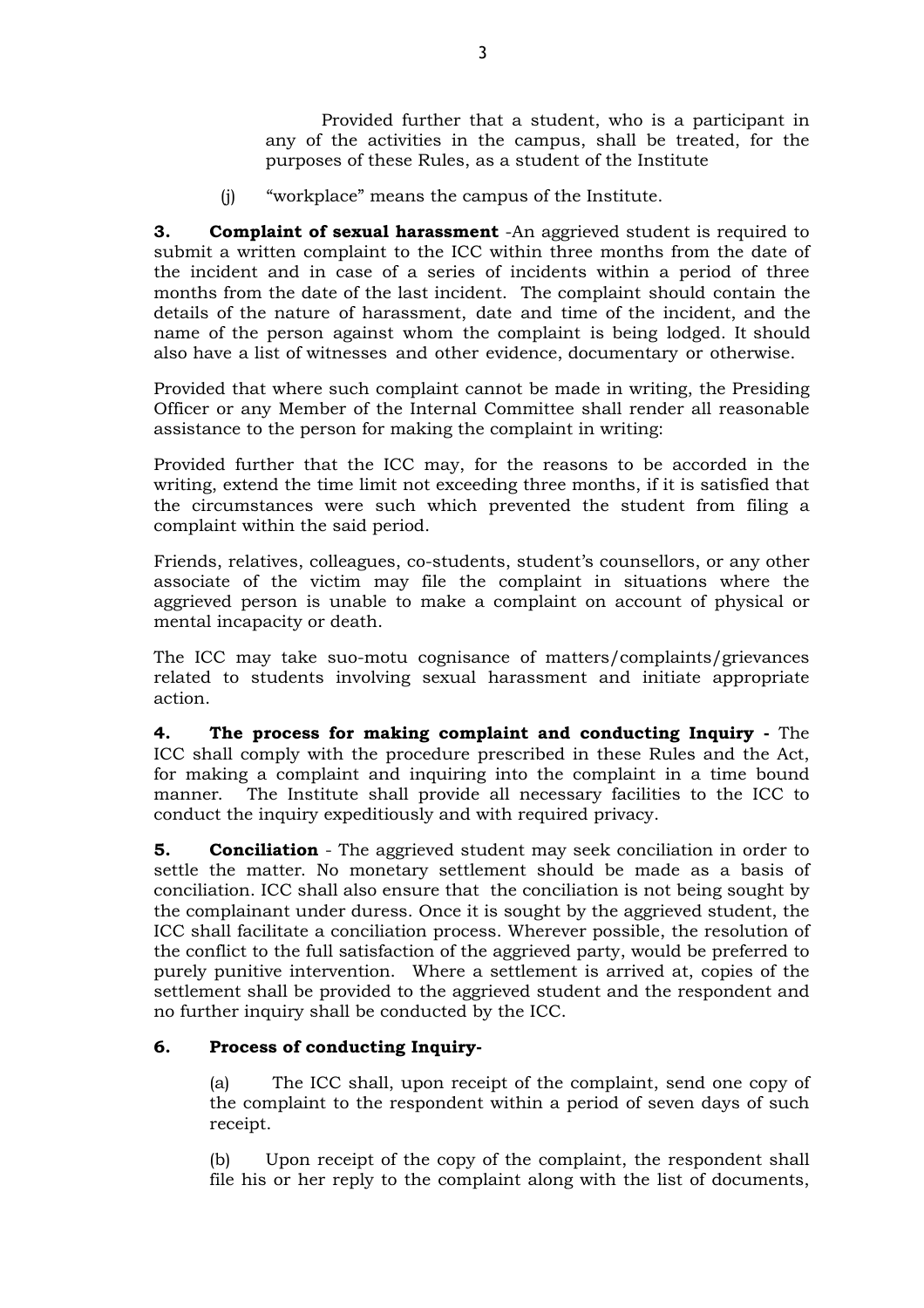and names and addresses of witnesses, if any, within a period of ten days.

(c) If the respondent appears before the ICC and accepts all the allegations made against him/her, the ICC shall be required to prepare its report and submit the same to the Chairman Senate within ten days.

(d) If the respondent doesn't accept the allegations, the statement of complainant and her/his witnesses should be recorded and signed by them with date and time of recording.

(e) After recording of the statement of the complainant and her/his witnesses, the respondent should be asked to produce his/her witnesses, which should be recorded and signed by them with date and time of recording.

(f) While recording the statement of the complainant or his/her witnesses, the ICC shall ensure compliance of the rules of natural justice to the extent possible and shall afford opportunity of crossexamination to the parties concerned. Provided that in order to ensure safety, security and privacy of the witnesses concerned, the ICC may not allow cross-examination of the complainant or her/his witnesses in person. However, under such circumstances, cross examination may be permitted through question-answer mode in writing.

(g) The identities of the aggrieved party or victim or the witness or the offender shall not be made public or kept in the public domain especially during the process of the inquiry.

(h) During the pendency of the inquiry, on a written request made by the aggrieved student, the ICC may make such interim recommendations to the Director as may be consistent with the practice and conventions of the Institute.

(i) If the ICC arrives at a conclusion that the allegations against the respondent are malicious and the complainant made the complaint knowing that it is false, it will recommend appropriate punitive measures to be taken against the complainant. Mere inability to substantiate a complaint or provide adequate proof need not attract such punitive action against the complainant.

(j) The inquiry has to be completed within a period of ninety days from the receipt of the complaint.

#### **7. Inquiry Report** –

(a) After recording of statements, ICC shall consider all facts and statements placed before it and conclude its findings. The finding so concluded is to be given to both the parties, providing them a maximum of 3 days time to submit their representation, if any. After considering the representation submitted, if any, by the parties, the ICC shall prepare a report of its findings and recommendations.

(b) The original copy of the report, together with statements of witnesses and other annexures/exhibits shall be submitted by ICC to the Chairman Senate within ten days of completion of the Inquiry. The